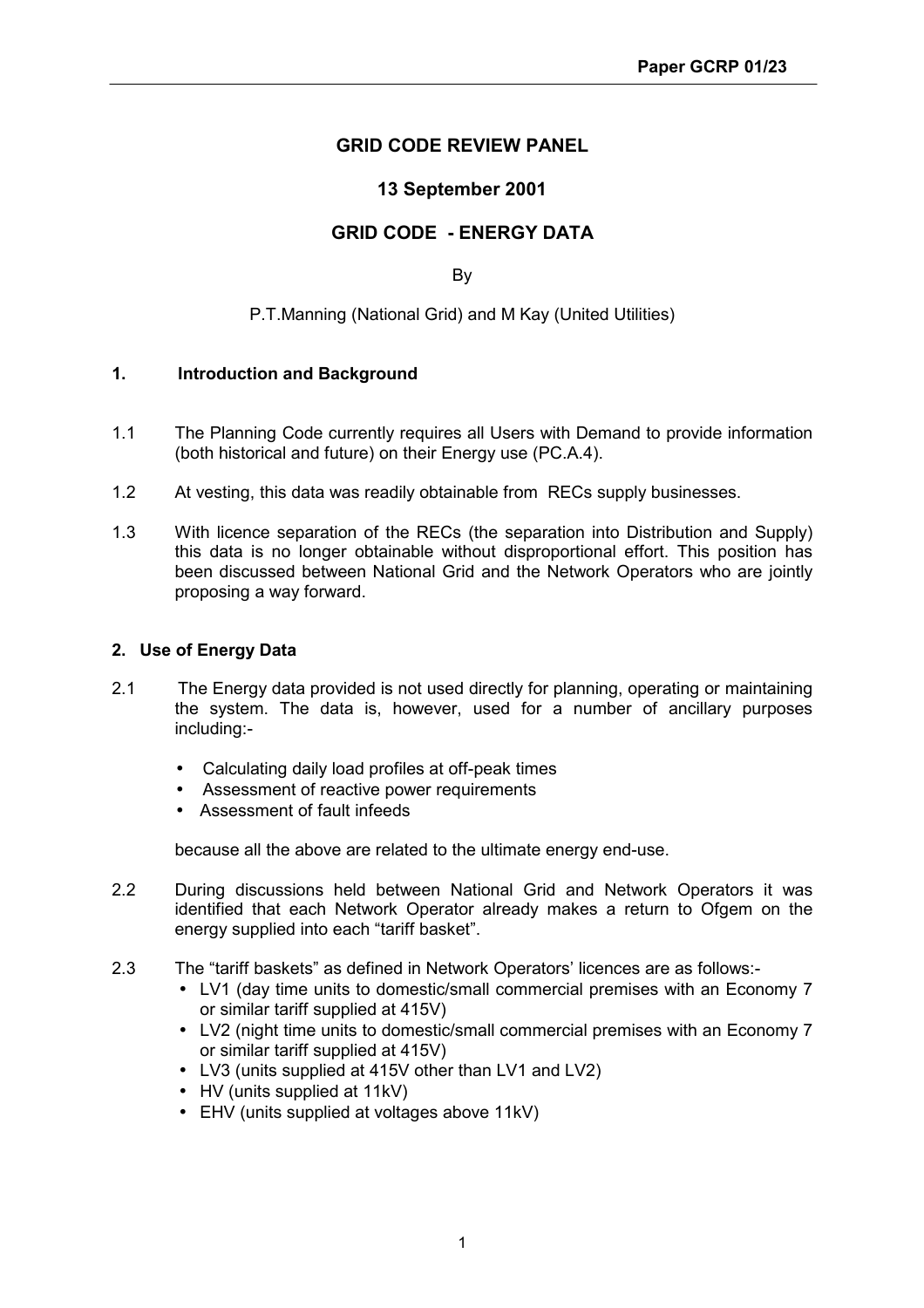2.4 The review carried out by National Grid and the REC's indicates that this Ofgem return would be the best alternative to provision of the raw Energy Data.

### **3. The Way Forward**

- 3.1 Ideally, National Grid would prefer to continue to receive Energy consumption data in the existing format. However, National Grid recognises that this is no longer feasible (without inordinate cost).
- 3.2 National Grid has considered the tariff basket option. On the basis that
	- The data is readily available
	- The data quality is high and audited for Ofgem

National Grid is happy to go forward on the basis of Network Operators providing data on Tariff Basket energy consumption. National Grid confirm that it will not prevent them carrying out their statutory duties.

- 3.3 The opportunity has also been taken to delete some paragraphs from the Planning Code (PC.A.4.1.4 and PC.A.4.1.5) which deal with Network Operators obtaining data from Suppliers. This text was relevant when the PES had an obligation to tariff customers (the Franchise Market) but is no longer relevant.
- 3.4 The proposed amendments to the Grid Code (Planning Code and Data Registration Code) are attached as Appendix 1.

#### **4. Recommendation**

- 4.1 The Grid Code Review Panel is invited to:
	- CONSIDER the proposals outlined in this paper
	- AGREE that National Grid prepare and issue a Consultation Paper on this subject.

The National Grid Company plc 29<sup>th</sup> August 2001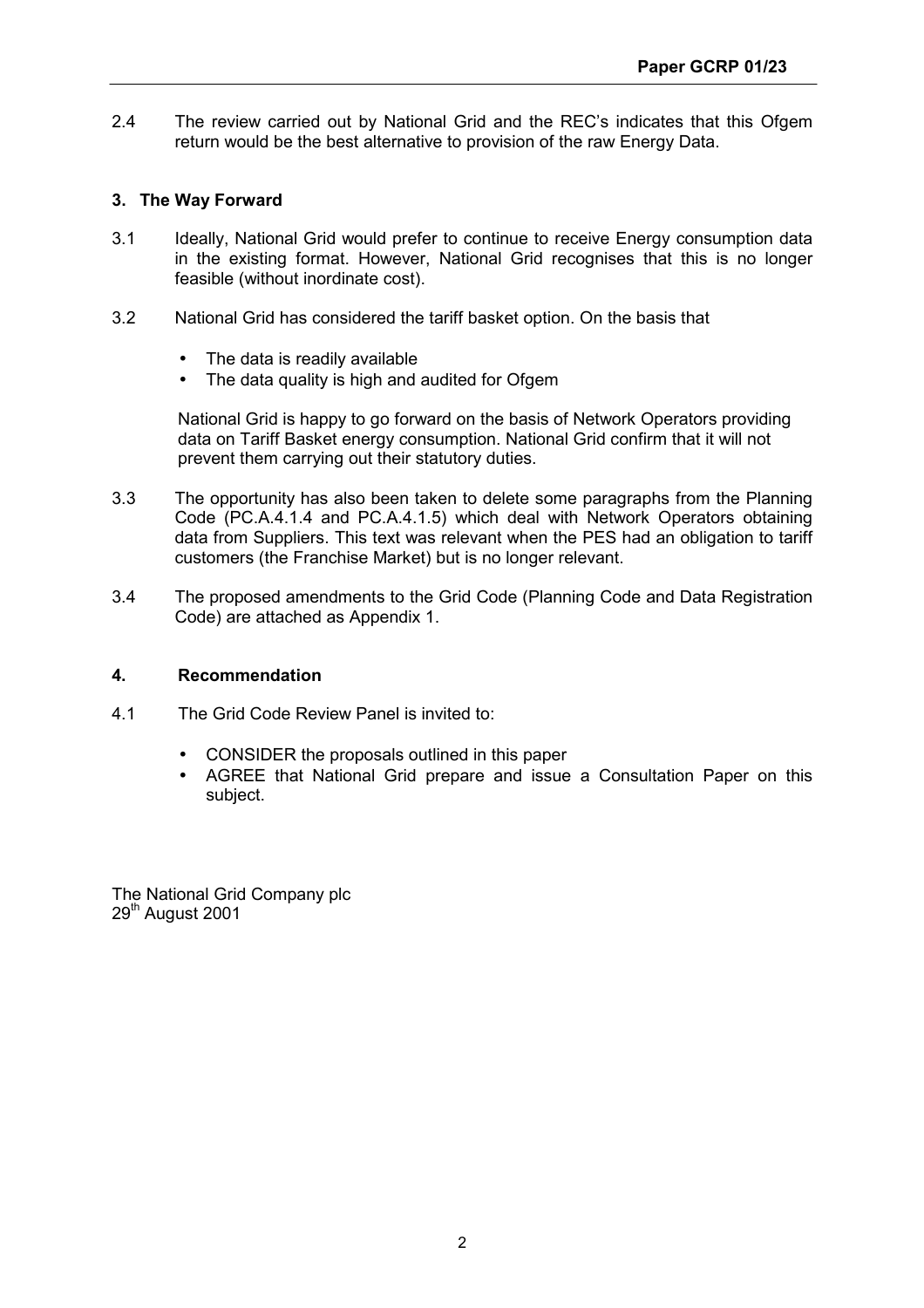## **APPENDIX 1**

# **PROPOSED GRID CODE CHANGES**

## **PLANNING CODE (Paragraphs PC.A.1.6, PC.A.1.7, PC.A.4.1.5, PC.A.4.2.3, PC.A.4.2.4 and PC.A.4.2.5)**

# **DATA REGISTRATION CODE (schedule 10)**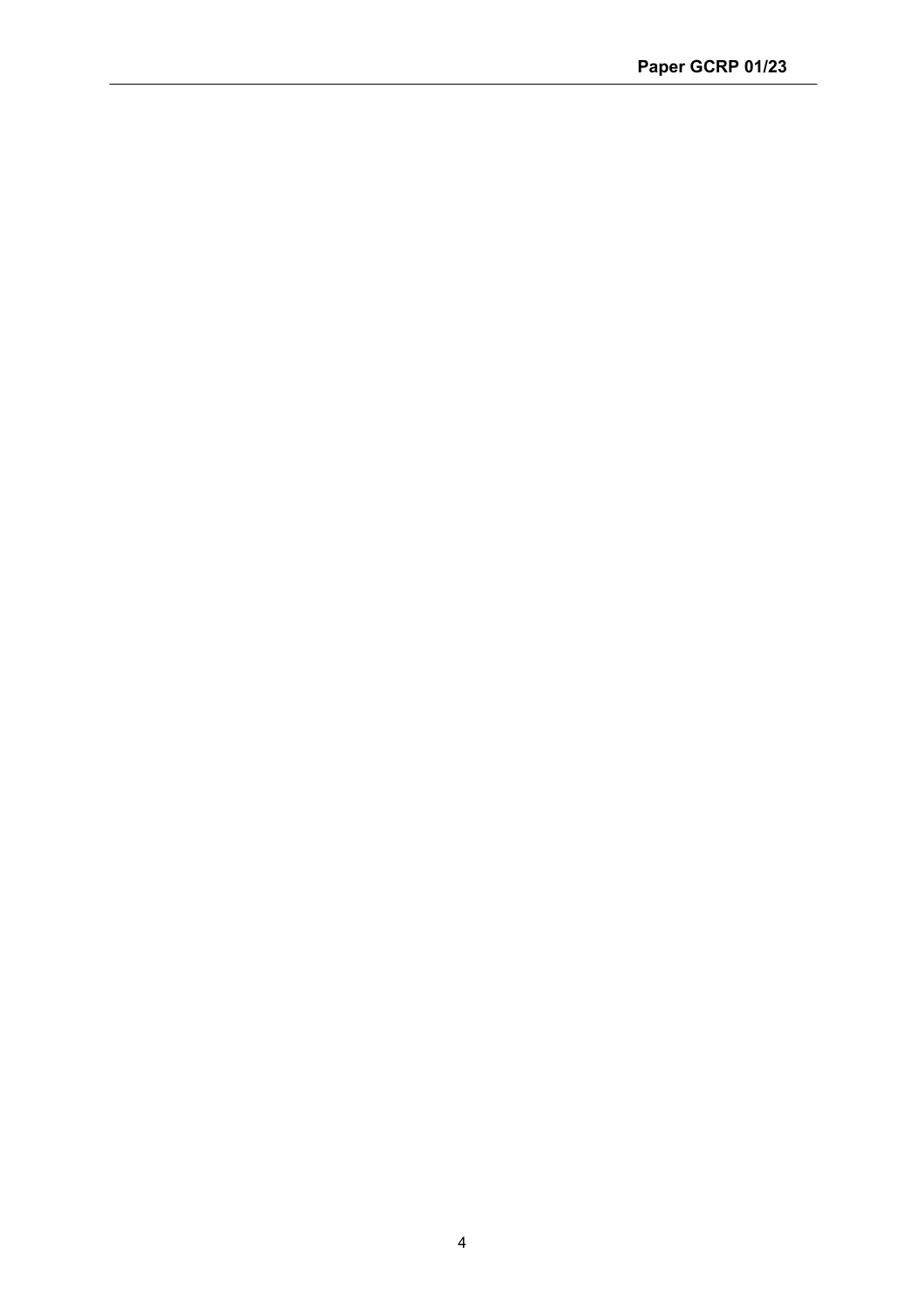### **Forecast Data**, **Registered Data** and **Estimated Registered Data**

- PC.A.1.5 As explained in PC.5.4 and PC.5.5, **Planning Data** is divided into:
	- (i) those items of **Standard Planning Data** and **Detailed Planning Data** known as **Forecast Data**; and
	- (ii) those items of **Standard Planning Data** and **Detailed Planning Data** known as **Registered Data**; and
	- (iii) those items of **Standard Planning Data** and **Detailed Planning Data** known as **Estimated Registered Data**.
- PC.A.1.6 The following paragraphs in this Appendix relate to **Forecast Data**:

3.2.2(b), (h), (i) and (j)(part) 4.2.1 4.2.3 4.3.1 4.3.2 4.3.3 4.3.4 4.3.5  $4.5(a)(ii)$  and  $(b)(ii)$ 4.6.1 5.2.1. 5.2.2

- PC.A.1.7 The following paragraphs in this Appendix relate to **Registered Data** and **Estimated Registered Data**:
	- 2.2.1 2.2.4 2.2.5 2.2.6 2.3.1 2.4.1 3.2.2(a), (c), (d), (e), (f), (g), (j) (part) and (k) 3.4.1 3.4.2 4.2.3 4.5(a)(i), (a)(iii), (b)(i) and (b)(iii) 5.3.1 6.2 6.3
- PC.A.1.8 The data supplied under PC.A.3.3.1, although in the nature of **Registered Data**, is only supplied upon application for a **Master Connection and Use of System Agreement** and **Supplemental Agreement** or for a new or varied **Supplemental Agreement**, as the case may be, and therefore does not fall to be **Registered Data**, but is **Estimated Registered Data**.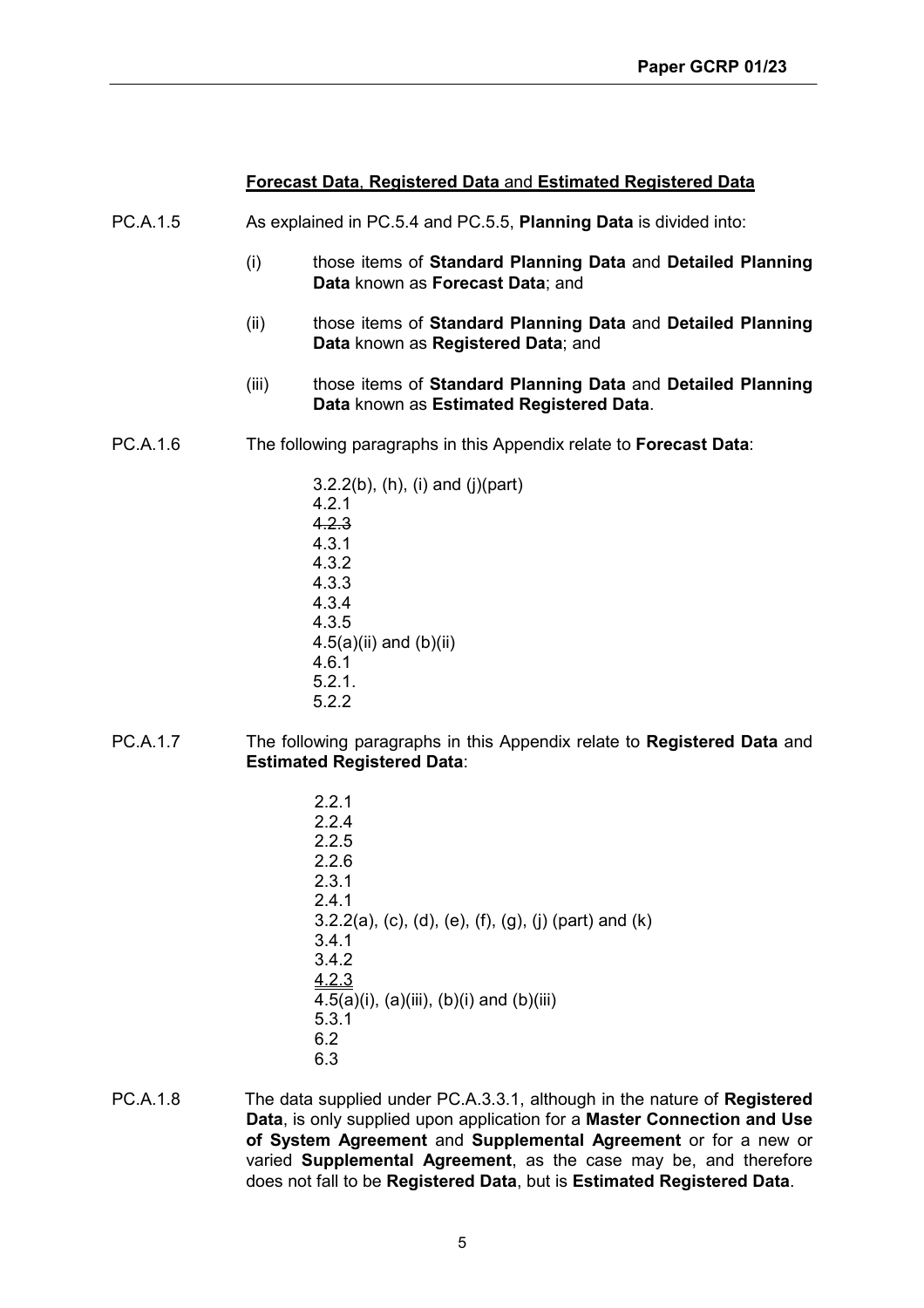### PC.A.4 **DEMAND** AND **ACTIVE ENERGY** DATA

- PC.A.4.1 Introduction
- PC.A.4.1.1 Each **User** directly connected to the **NGC Transmission System** with **Demand** shall provide **NGC** with the **Demand** data, historic, current and forecast, as specified in PC.A.4.2, PC.A.4.3 and PC.A.4.5. Paragraphs PC.A.4.1.2 to PC.A.4.1.5 apply equally to **Active Energy** requirements as to **Demand** unless the context otherwise requires.
- PC.A.4.1.2 Data will need to be supplied by:
	- (a) each **Network Operator**, in relation to **Demand** and **Active Energy** requirements on its **User System**;
	- (b) each **Non-Embedded Customer** (including **Pumped Storage Generators** with respect to Pumping **Demand**) in relation to its **Demand** and **Active Energy** requirements.

**Demand** of **Power Stations** directly connected to the **NGC Transmission System** is to be supplied by the **Generator** under PC.A.5.2.

- PC.A.4.1.3 References in this **PC** to data being supplied on a half hourly basis refer to it being supplied for each period of 30 minutes ending on the hour or half-hour in each hour.
- PC.A.4.1.4 (a) The data to be supplied by each **Network Operator** will include, if any exists, **Demand** being (or to be) met by other **Suppliers** supplying **Customers** in the **User System** together with **Active Energy** requirements relating thereto.
	- (b) Accordingly, if a **Network Operator** receives forecast data from **Suppliers** and intends to use that data in preparing data to be supplied to **NGC,** each **Network Operator** must ensure that the **Demand** and **Active Energy** requirements forecasts provided by those **Suppliers** are prepared in accordance with **Good Industry Practice**.
- PC.A.4.1.5 (a) In assembling its **Demand** and **Active Energy** requirements forecast, each **Network Operator** must endeavour to avoid duplication between the **Demand** together with **Active Energy** requirements relating thereto being and to be met by each of the **Suppliers** supplying **Customers** in the **User System**.
	- (b) Therefore, in formulating its **Demand** and **Active Energy** requirements forecast, each **Network Operator** will only include in the **Demand** it expects to be met together with **Active Energy** requirements relating thereto:-
		- (i) that **Demand** together with **Active Energy** requirements relating thereto in respect of which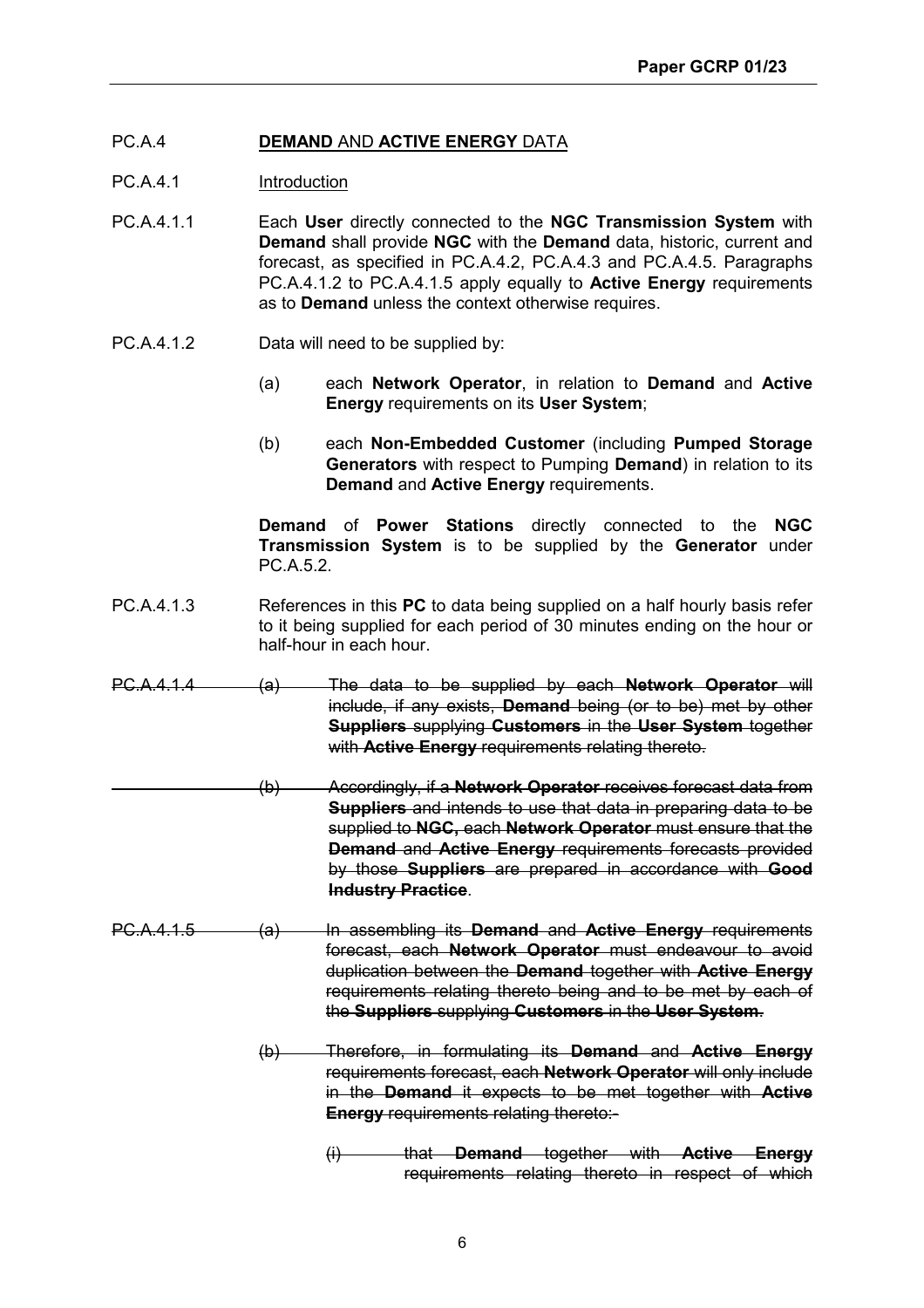there is a contractual arrangement to meet (whether or not that **Demand** and those **Active Energy** requirements exist at the date of the forecast);

- (ii)any anticipated development in **Demand** and **Active Energy** requirements relating to that contractual arrangement;
- (iii)any anticipated development in **Demand** and **Active Energy** requirements relating to **Tariff Customers** generally (whether or not a contractual arrangement then exists); and
- (iv) where a contractual arrangement exists, or where a person is anticipated to be a **Tariff Customer,** for only a portion of the period for which data is required. will include an assumption for the remainder of that period (which will be identified as an assumption in the data submission) unless it is aware that that **Demand** will be met by other **Users** acting as **Suppliers**, which will be reflected in any event in its **Demand** and **Active Energy** requirements forecast.

The **Demand** and **Active Energy** requirements forecast may include specific reservations on particular aspects of the forecast.

#### PC.A.4.2 **Demand** (**Active** and **Reactive Power**) and **Active Energy** Data

#### PC.A.4.2.1 **User's** Total **System Demand** (**Active Power**) and **Active Energy**

Forecast daily **Demand** (**Active Power**) profiles, as specified in (a), (b) and (c) below, in respect of each of the **User's User Systems** (each summated over all **Grid Supply Points** in each **User System**) are required for:

- (a) peak day on each of the **User's User Systems** (as determined by the **User**) giving the numerical value of the maximum **Demand** (**Active Power**) that in the **Users'** opinion could reasonably be imposed on the **NGC Transmission System**;
- (b) day of peak **NGC Demand** (**Active Power**) as notified by **NGC** pursuant to PC.A.4.2.2;
- (c) day of minimum **NGC Demand** (**Active Power**) as notified by **NGC** pursuant to PC.A.4.2.2;

and the annual **Active Energy** requirement for each of the **User's User Systems** (each summated over all **Grid Supply Points** in each **User System**) is required, subdivided into the following categories of **Customer**:

Domestic.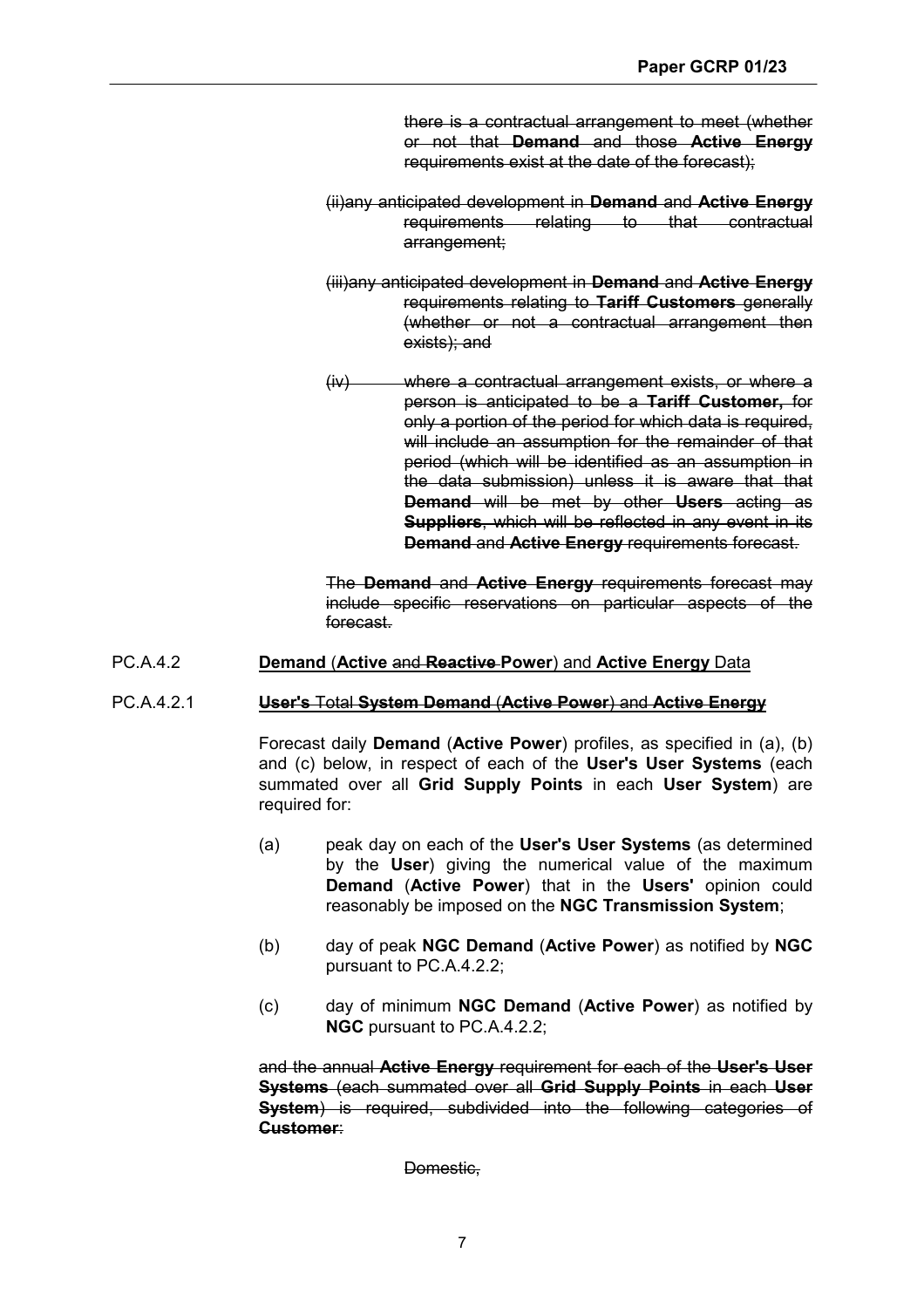Farms, Commercial, Industrial, Traction, Public Lighting and **User System** losses.

A separate return is required for off-peak tariffs for Domestic and Commercial **Customers**.

 The annual **Active Energy** used on each of the **User's User Systems** (each summated over all **Grid Supply Points** in each **User System**) both outturn and weather corrected is required in the above categories in respect of the preceding **NGC Financial Year**.

In addition, the total **Demand** (**Active Power**) in respect of the time of peak **NGC Demand** in the preceding **NGC Financial Year** in respect of each of the **User's User Systems** (each summated over all **Grid Supply Points** in each **User System**) both outturn and weather corrected shall be supplied.

- PC.A.4.2.2 No later than calendar week 17 each year **NGC** shall notify each **Network Operator** and **Non-Embedded Customer** in writing of the following, for the current **NGC Financial Year** and for each of the following seven **NGC Financial Years,** which will, until replaced by the following year's notification, be regarded as the relevant specified days and times under PC.A.4.2.1:
	- a) the date and time of the annual peak of the **NGC Demand;**
	- b) the date and time of the annual minimum of the **NGC Demand**.
- PC.A.4.2.3. The total annual **Active Energy** used on each of the **User's User Systems** (each summated over all **Grid Supply Points** in each **User System**) in the preceding **NGC Financial Year,** both outturn and weather corrected**,** together with a prediction for the current financial year, is required. Each **Active Energy** submission shall be subdivided into the following categories of **Customer** tariff:

 In addition the total **User System** losses, and the **Active Energy** provided by **Small** and **Medium Power Stations** shall be supplied.

PC.A.4.2.34 All forecast **Demand** (**Active Power**) and **Active Energy** specified in PC.A.4.2.1 and PC.A.4.2.3 shall: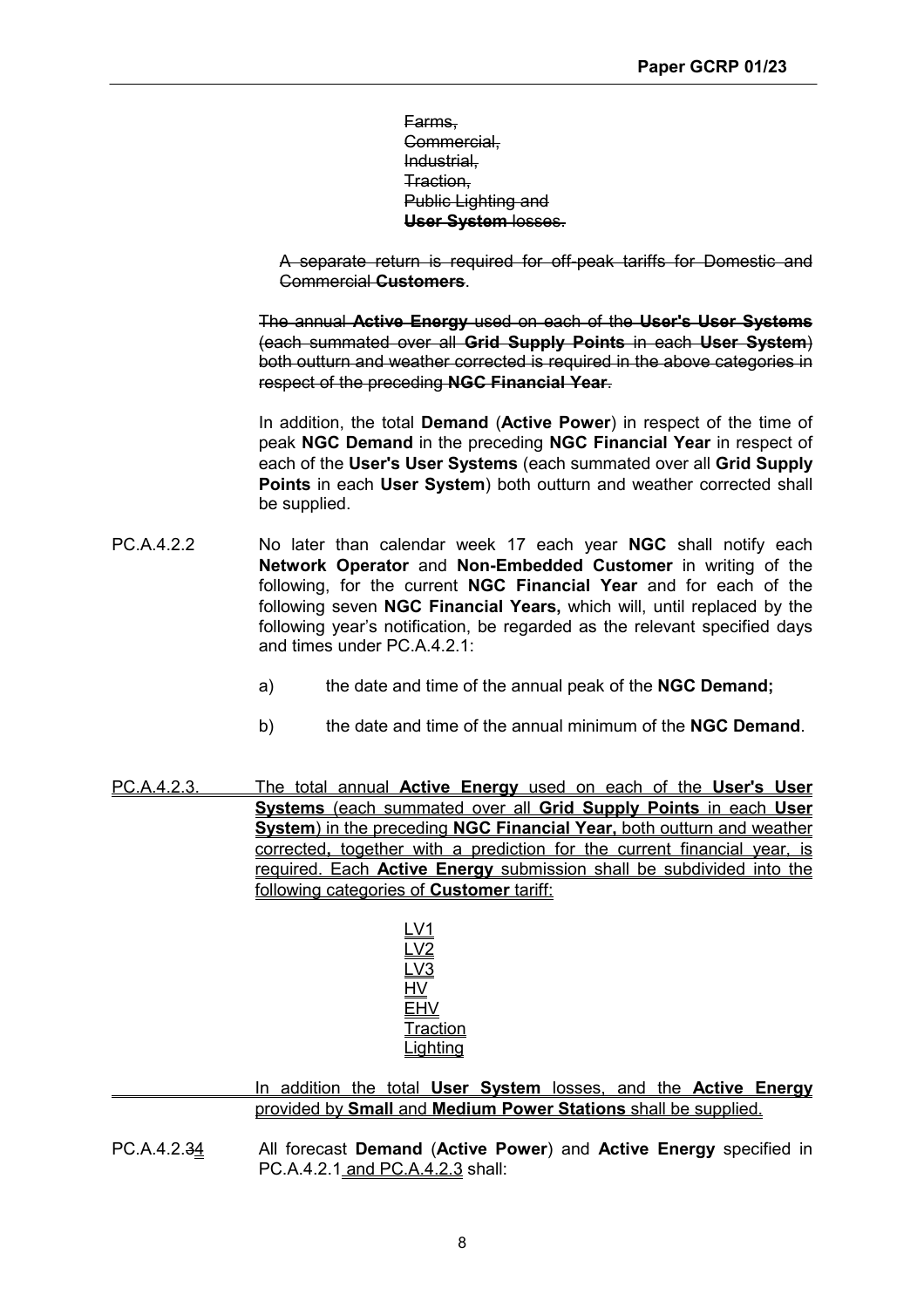- (a) be such that the profiles comprise average **Active Power** levels in 'MW' for each time marked half hour throughout the day;
- (b) in the case of PC.A.4.2.1(a), (b) and (c), be that remaining after any deductions reasonably considered appropriate by the **User** to take account of the output profile of all **Embedded Small Power Stations** and **Embedded Medium Power Stations** and **Customer Generating Plant**;
- (c) in the case of PC.A.4.2.1(a) and (b), be based on **Annual ACS Conditions** and in the case of PC.A.4.2.1(c) and the details of the annual **Active Energy** required under PC.A.4.2.1 3 be based on **Average Conditions**.